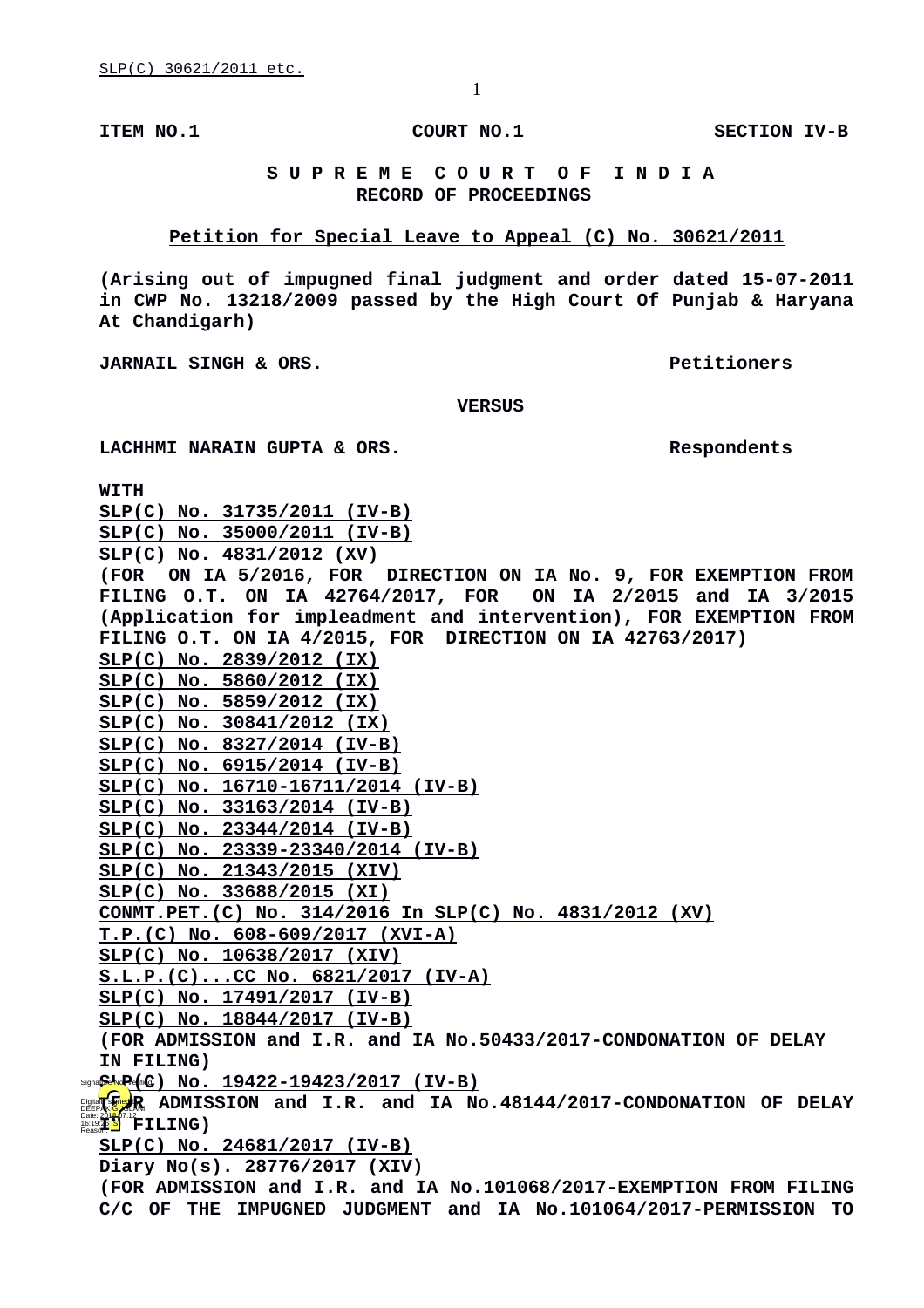**FILE SLP/TP and IA No.112655/2017-PERMISSION TO FILE ADDITIONAL DOCUMENTS)**

**Diary No(s). 29066/2017 (XIV)**

**Diary No(s). 30189/2017 (IX)**

**(FOR ADMISSION and I.R. and IA No.108620/2017-EXEMPTION FROM FILING C/C OF THE IMPUGNED JUDGMENT and IA No.108623/2017-EXEMPTION FROM FILING O.T. and IA No.108613/2017-PERMISSION TO FILE SLP/TP and IA No.108619/2017-PERMISSION TO FILE LENGTHY LIST OF DATES)**

**SLP(C) No. 28446-28447/2017 (IX)**

**(FOR ADMISSION and I.R. and IA No.108765/2017-EXEMPTION FROM FILING O.T. and IA No.108766/2017-PERMISSION TO FILE LENGTHY LIST OF DATES and IA No.117968/2017-PERMISSION TO FILE ADDITIONAL DOCUMENTS and IA No.117972/2017-EXEMPTION FROM FILING O.T.)**

**SLP(C) No. 28306/2017 (IX)**

**(FOR ADMISSION and I.R. and IA No.108178/2017-EXEMPTION FROM FILING C/C OF THE IMPUGNED JUDGMENT and IA No.108183/2017-EXEMPTION FROM FILING O.T. and IA No.108180/2017-PERMISSION TO FILE LENGTHY LIST OF DATES and IA No.117758/2017-PERMISSION TO FILE ADDITIONAL DOCUMENTS and IA No.138253/2017-INTERVENTION APPLICATION)**

**Diary No(s). 33481/2017 (IX)**

**(FOR ADMISSION and I.R. and IA No.108493/2017-CONDONATION OF DELAY IN FILING and IA No.108495/2017-EXEMPTION FROM FILING C/C OF THE IMPUGNED JUDGMENT and IA No.108499/2017-EXEMPTION FROM FILING O.T.) SLP(C) No. 30942/2017 (IX)**

**(FOR ADMISSION and I.R. and IA No.119346/2017-EXEMPTION FROM FILING C/C OF THE IMPUGNED JUDGMENT and IA No.119344/2017-EXEMPTION FROM FILING O.T.)**

**Diary No(s). 33488/2017 (IX)**

**(FOR ADMISSION and I.R. and IA No.109200/2017-EXEMPTION FROM FILING O.T. and IA No.109198/2017-PERMISSION TO FILE SLP/TP )**

**Diary No(s). 34271/2017 (IX)**

**Diary No(s). 34520/2017 (IX)**

**Diary No(s). 35324/2017 (IX)**

**Diary No(s). 35577/2017 (IX)**

**Diary No(s). 35818/2017 (XIV)**

**Diary No(s). 36305/2017 (IX)**

**(FOR ADMISSION and I.R. and IA No.123509/2017-CONDONATION OF DELAY IN FILING and IA No.123510/2017-EXEMPTION FROM FILING O.T. and IA No.123506/2017-PERMISSION TO FILE SLP/TP )**

**Diary No(s). 36377/2017 (IX)**

**(IA No.120283/2017-CONDONATION OF DELAY IN FILING and IA No.120294/2017-EXEMPTION FROM FILING C/C OF THE IMPUGNED JUDGMENT and IA No.120281/2017-PERMISSION TO FILE SLP/TP and IA No.120292/2017-PERMISSION TO FILE LENGTHY LIST OF DATES and IA No.120298/2017-PERMISSION TO FILE ADDITIONAL DOCUMENTS)**

**SLP(C) No. 31288/2017 (XIV)**

**(FOR PERMISSION TO FILE ADDITIONAL DOCUMENTS ON IA 120779/2017) Diary No(s). 38895/2017 (IX)**

**Diary No(s). 619/2018 (IX) Diary No(s). 969/2018 (IX)**

**Diary No(s). 971/2018 (IX)**

**Diary No(s). 1042/2018 (IX)**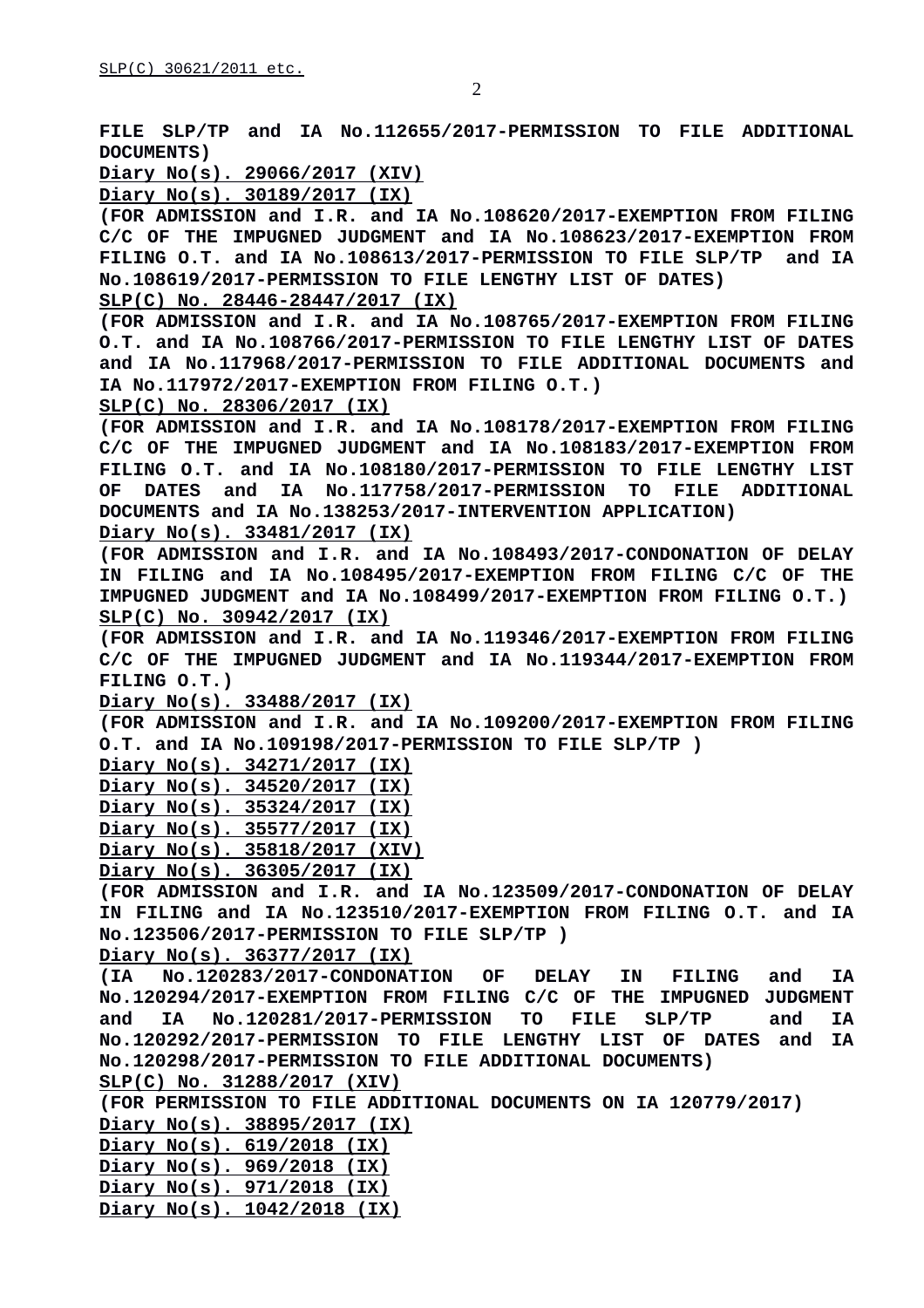**Diary No(s). 1046/2018 (IX) Diary No(s). 1584/2018 (IX) Diary No(s). 2677/2018 (IX) Diary No(s). 7243/2018 (IX) SLP(C) No. 16469/2018 (XIV) (FOR ADMISSION and I.R. and IA No.72147/2018-CONDONATION OF DELAY IN FILING) Date : 11-07-2018 This matter was called on for hearing today. CORAM : HON'BLE THE CHIEF JUSTICE HON'BLE MR. JUSTICE A.M. KHANWILKAR HON'BLE DR. JUSTICE D.Y. CHANDRACHUD For Petitioners Mr. Rajeev Dhavan, Sr. Adv. Mr. Gurjyot Sethi, Adv. Ms. Shivangi Khanna, Adv. Mr. Abhijat P. Medh, AOR Ms. Priyanshi Jaiswal, Adv. Mr. Tushar Mehta, ASG Mr. Nishant Ramakantrao Katneshwarkar, AOR Mr. Shriram P. Pingle, Adv. Mr. Pratik Gaurav, Adv. Mr. M.R. Calla, Sr. Adv. Mr. Udai Gupta, Adv. Mr. Gaurav Dave, Adv. Mr. Mohan Pandey, AOR Ms. Indira Jaising, Sr. Adv. Ms. Ajita Sharma, Adv. Mr. Pradip S. Wathore, Adv. Mr. Pratik R. Bombarde, AOR Mr. Colin Gonsalves, Sr. Adv. Ms. Olivia Bang, Adv. Mr. Satya Mitra, AOR Mr. B.H. Marlapalle, Sr. Adv. Mr. Ashok K. Mahajan, AOR Mr. M.L. Lahoty, Adv. Mr. Shobhit Tiwari, Adv. Mr. Umesh Pratap Singh, Adv. Mr. Karan Khanna, Adv. Mr. Paban K. Sharma, Adv. Mr. Anchit Sripat, Adv. Ms. Ruchi Kohli, AOR Mr. Manoj Gorkela, Adv.**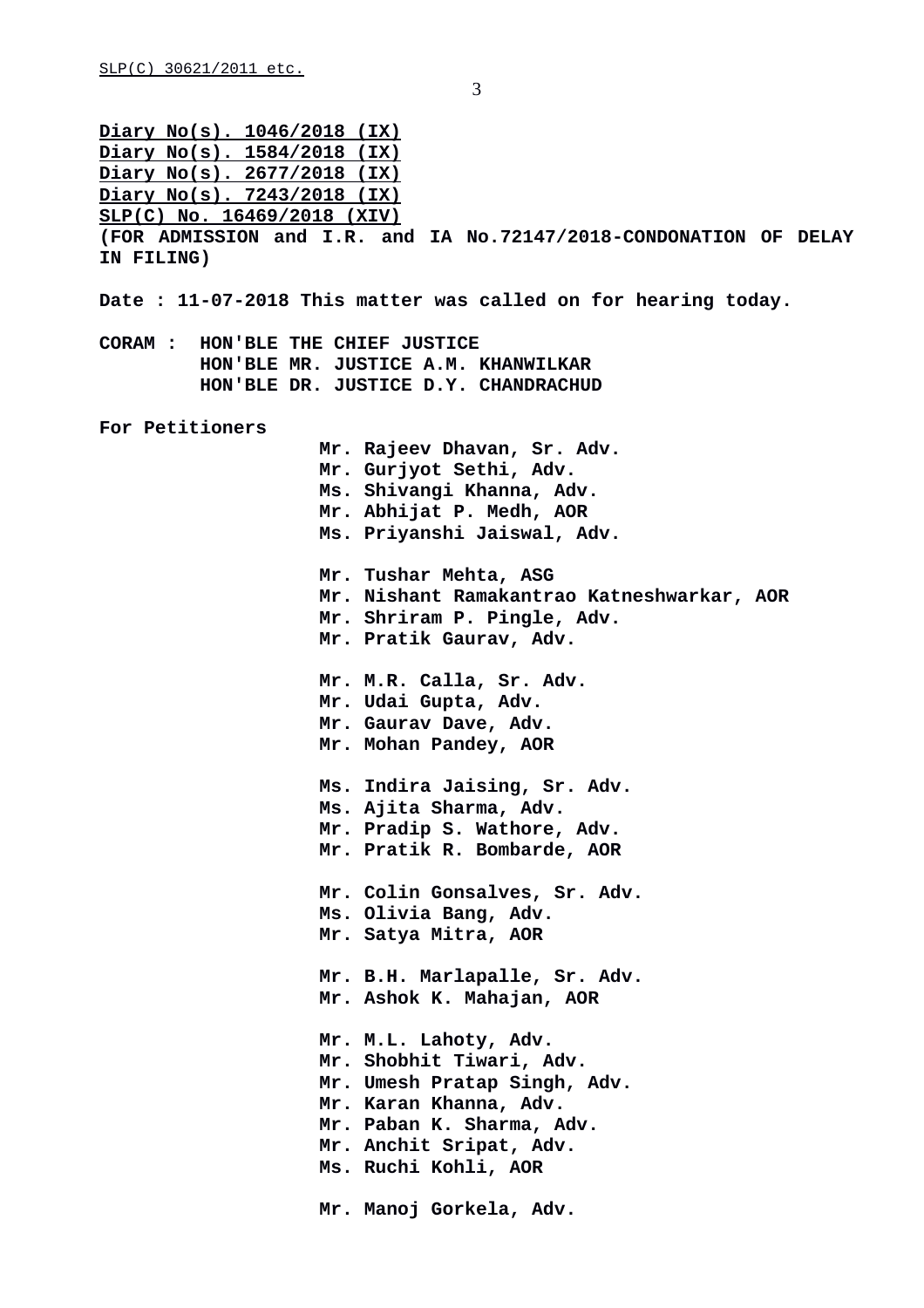**Ms. Prakrati Raj, Adv. Mr. Prakash Sharma, Adv. Mr. Alok Maheshwari, Adv. M/s. Gorkela Law Office, AOR Mr. Sushil Karanjkar, Adv. Mr. K.N. Rai, AOR Mr. Dinesh P. Rajbhar, Adv. Mr. Anzu. K. Varkey, AOR Mr. Anant Prakash, Adv. Mr. Shantanu Krishna, AOR Mr. Prashant R. Dahat, Adv. Mr. Shreyas G., Adv. Mr. T.R.B. Sivakumar, AOR Dr. K.S. Chauhan, Adv. Mr. M. Vijaya Bhaskar, AOR Mr. Murari Lal, Adv. Mr. R.S.M. Kalky, Adv. Mr. Santi Ranjan Das, Adv. Mr. Anindo Mukherjee, Adv. Dr. Gunratan Sadavarte, Adv. Mr. Pankaj Kumar Singh, Adv. Mr. Pawan Kumar Shukla, Adv. Mr. Raj Singh Rana, AOR Dr. K.S. Chauhan, AOR Mr. Ajit Kumar Ekka, Adv. Mr. Ravi Prakash, Adv. Mr. Murari Lal, Adv. Mr. R.S.M. Kalky, Adv. Dr. K.S. Chauhan, Adv. Mr. P.K. Jayakrishnan, AOR Mr. Murari Lal, Adv. Mr. R.S.M. Kalky, Adv. Ms. Priya Hingorani, Adv. Mr. Chandra Bhushan Prasad, AOR Mrs. Anil Katiyar, AOR Mr. Shreekant N. Terdal, AOR Mr. Mukesh Kumar Maroria, AOR Mr. Chandra Bhushan Prasad, AOR Mr. B. Krishna Prasad, AOR**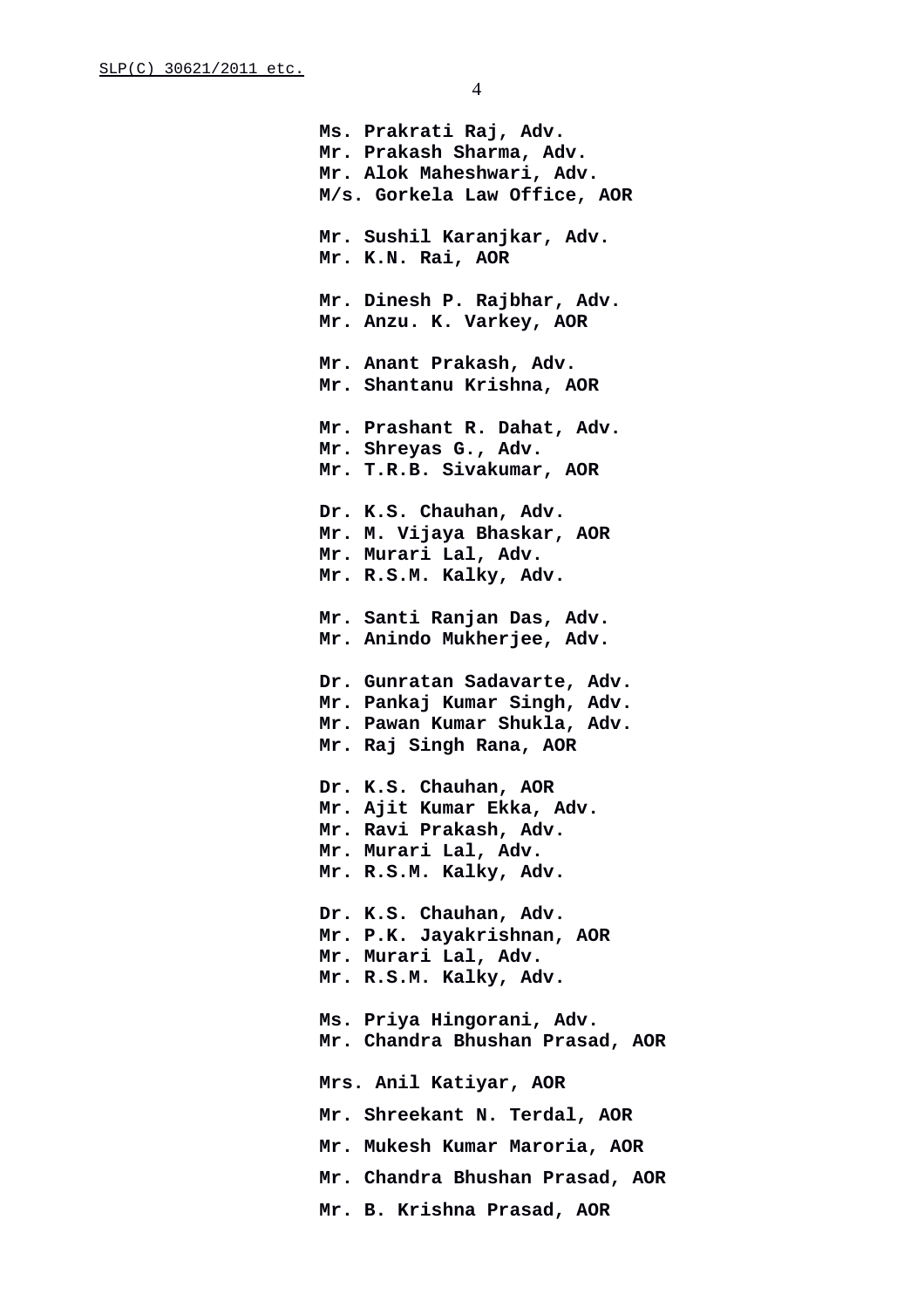**M/s. S.M. Jadhav And Company, AOR Mr. Arvind S. Avhad, AOR**

### **For Respondents/ Applicants**

**Mr. K.K. Venugopal, AG Mr. Tushar Mehta, ASG Mr. Vikramjit Banerjee, ASG Mr. K. Radhakrishnan, Sr. Adv. Mr. A.K. Sanghi, Sr. Adv. Ms. Niranjana Singh, Adv. Mr. P.K. Mullick, Adv. Ms. Sadhana Sandhu, Adv. Mr. R. Balasubramanian, Adv. Ms. Aarti Sharma, Adv. Ms. S. Usha Reddy, Adv. Mrs. Anil Katiyar, AOR Mr. Mohd. Hussain, Adv. Mr. Rajesh Ranjan, Adv. Mr. Rohit Bhat, Adv. Mr. G.S. Makker, Adv. Mr. B.K. Prasad, Adv. Mr. Raj Bahadur, Adv. Ms. Soumya Chakraborty, Sr. Adv. Mr. Pradeep Aggarwal, Adv. Mr, Lal Pratap Singh, Adv. Mr. Umesh Pratap Singh, Adv. Mr. Karan Khanna, Adv. Ms. N. Annapoorani, AOR Mr. Soumya Chakraborty, Sr. Adv. Mr. Lal Pratap Singh, Adv. Ms. Ruchi Kohli, AOR Mr. Pankaj Sharma, Adv. Mr. Shekhar Naphade, Sr. Adv. Mr. Sanjay Kharde, Adv. Mr. Samrat Shinde, Adv. Mr. Sunil Kumar Verma, AOR Mr. Rajiv Dhavan, Sr. Adv. Mr. Gurjyot Sethi, Adv. Ms. Shivangi Khanna, Adv. Mr. Abhijat P. Medh, AOR Mr. Rajeev Dhavan, Sr. Adv. Ms. Kiran Suri, Sr. Adv. Mr. Kumar Parimal, Adv. Mr. Smarhar Singh, AOR Ms. Priya Sharma, Adv.**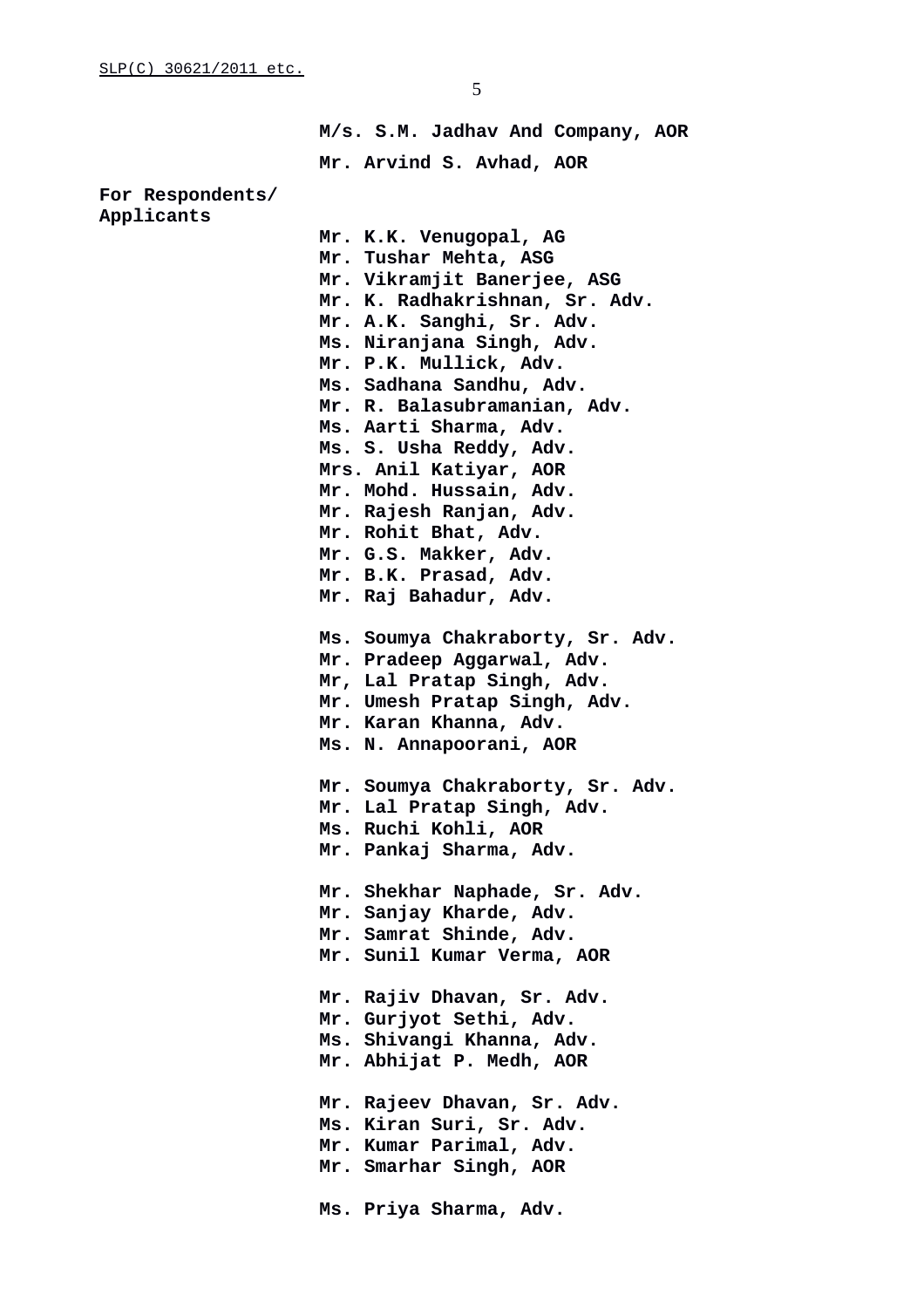**Mr. Prathvi Raj Chauhan, Adv. Mr. Anirudha P. Mayee, Adv. Mr. Samrahar Singh, AOR Mr. Ravindra Keshavrao Adsure, AOR Ms. Himansi Gupta, Adv. Mr. Sagar N. Patil, Adv. Mr. Prashant R. Dahat, Adv. Mr. Shreyas G., Adv. Mr. Venkateswara Rao Anumolu, Adv. Mr. M. Vijaya Bhaskar, AOR Mr. Chand Kiran, Adv. Mr. Arun Bhardwaj, Adv. Mr. Ashish Pandey, Adv. Mr. Prateek Rai, Adv. Ms. Gauraan Bhardwaj, Adv. Mr. Shrutanjaya Bhardwaj, Adv. Mr. Vishwa Pal Singh, AOR Mr. Puneet Jain, Adv. Mr. Abhinav Gupta, Adv. Mr. Harsh Jain, Adv. Mr. Ankita Gupta, Adv. Ms. Pratibha Jain, Adv. Ms. Christi Jain, AOR Dr. K.S. Chauhan, AOR Mr. Ajit Kumar Ekka, Adv. Mr. Ravi Prakash, Adv. Mr. Chand Kiran, Adv. Mr. A. Subba Rao, AOR Mr. K.L.D.S. Vinober, Adv. Mr. Mukesh Kumar Maroria, AOR Mr. B. Krishna Prasad, AOR Mr. K.N. Rai, AOR Mr. Suhaas Ratna Joshi, AOR Mr. Gaurav Kejriwal, AOR Mr. Kuldip Singh, AOR Respondent-in-person Ms. Amita Singh Kalkal, AOR Mr. Smarhar Singh, AOR Mr. Nikilesh Ramachandran, AOR**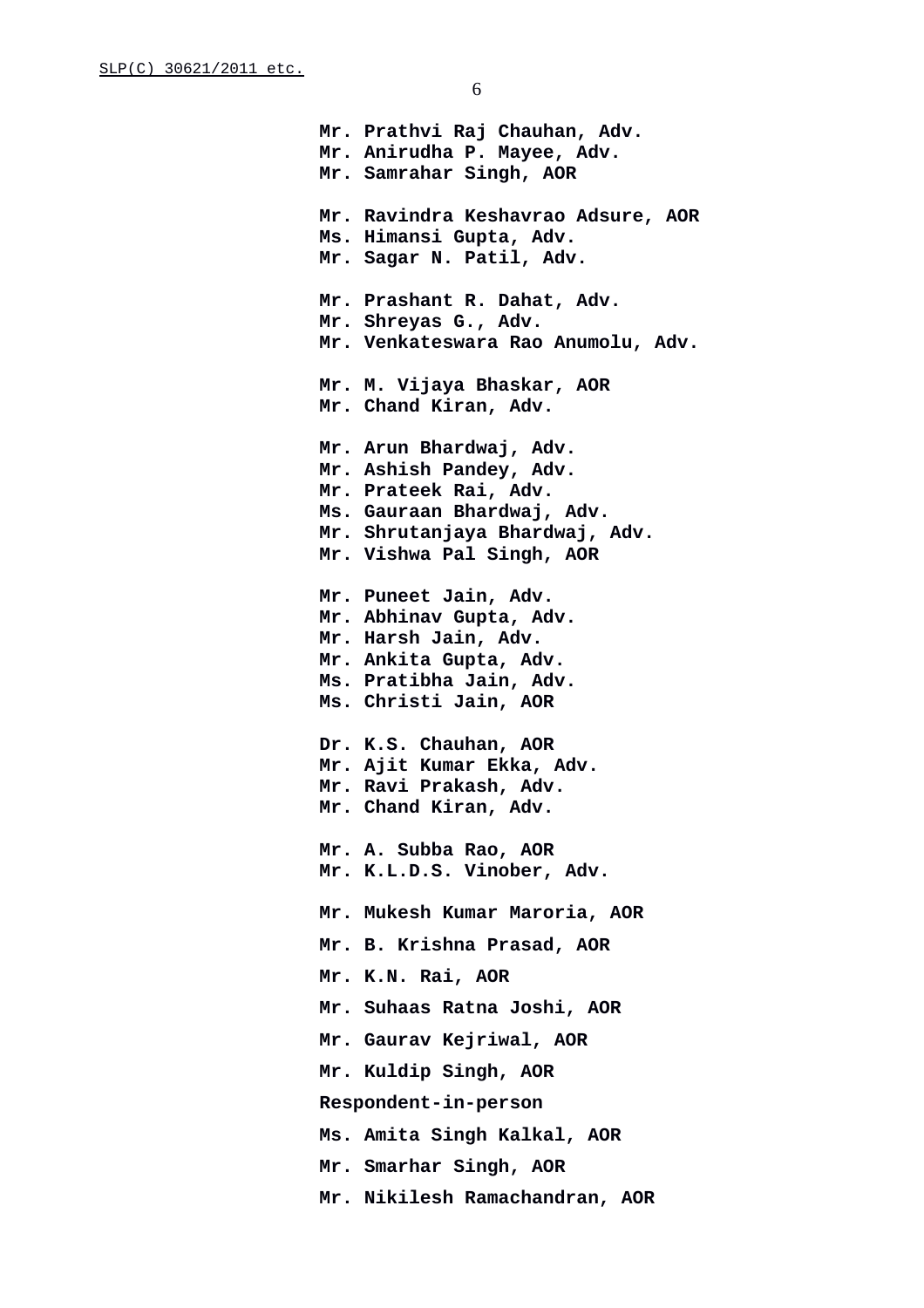|             | Mrs. Suchitra Atul Chitale, AOR                                                                                 |
|-------------|-----------------------------------------------------------------------------------------------------------------|
|             | Ms. Chandan Ramamurthi, AOR                                                                                     |
|             | Mr. D. Kumanan, Adv.<br>Mr. Pulkit Tare, Adv.<br>Mr. Satya Mitra Garg, Adv.                                     |
| I.A. 5/2016 | Mr. Amrendra Sharan, Sr. Adv.<br>Mr. Amit Anand Tiwari, AOR<br>Ms. Mary Mitzy, Adv.<br>Mr. Shashwat Singh, Adv. |
|             | 1A 80533 & 86780/2018  Mr. Sumit Pachkhande, Adv.<br>Mr. Nagesh Gajghate, Adv.<br>Mr. Shashi Kiran, Adv.        |
| I.A. 138253 | Mr. Nitin Deorao Meshram, Adv.<br>Mr. Ranbir Singh Yadav, Adv.                                                  |

# **UPON hearing the counsel the Court made the following O R D E R**

**I.A. No. 5/2016 in SLP(C) No. 4831/2012 for impleadment is allowed.**

**This Court in SLP(C) No. 28306/2017 and connected matters, keeping in view the order passed in Civil Appeal Nos. 4562-4564/2017 (***The State of Tripura & Ors. vs. Jayanta Chakraborty & Ors.***) and connected matters, referred the matters to the Constitution Bench. The Court on 15.11.2017 had passed a long order, the relevant part of which reads as follows:-**

> **"Having heard learned counsel for the parties in the present case, we do not intend to get into the arena whether the two-Judge Bench could have directly referred the matter to a larger Bench under Article 145(3) of the Constitution of India, when there is already a decision by the Constitution Bench and, therefore, it is thought appropriate to constitute a Constitution Bench, only to examine the issue whether the decision in M. Nagaraj and others vs. Union of India and others (supra) requires reconsideration or not.**

> **We may hasten to clarify that we have not expressed any opinion on the correctness of the said judgment. We are only passing this order,**